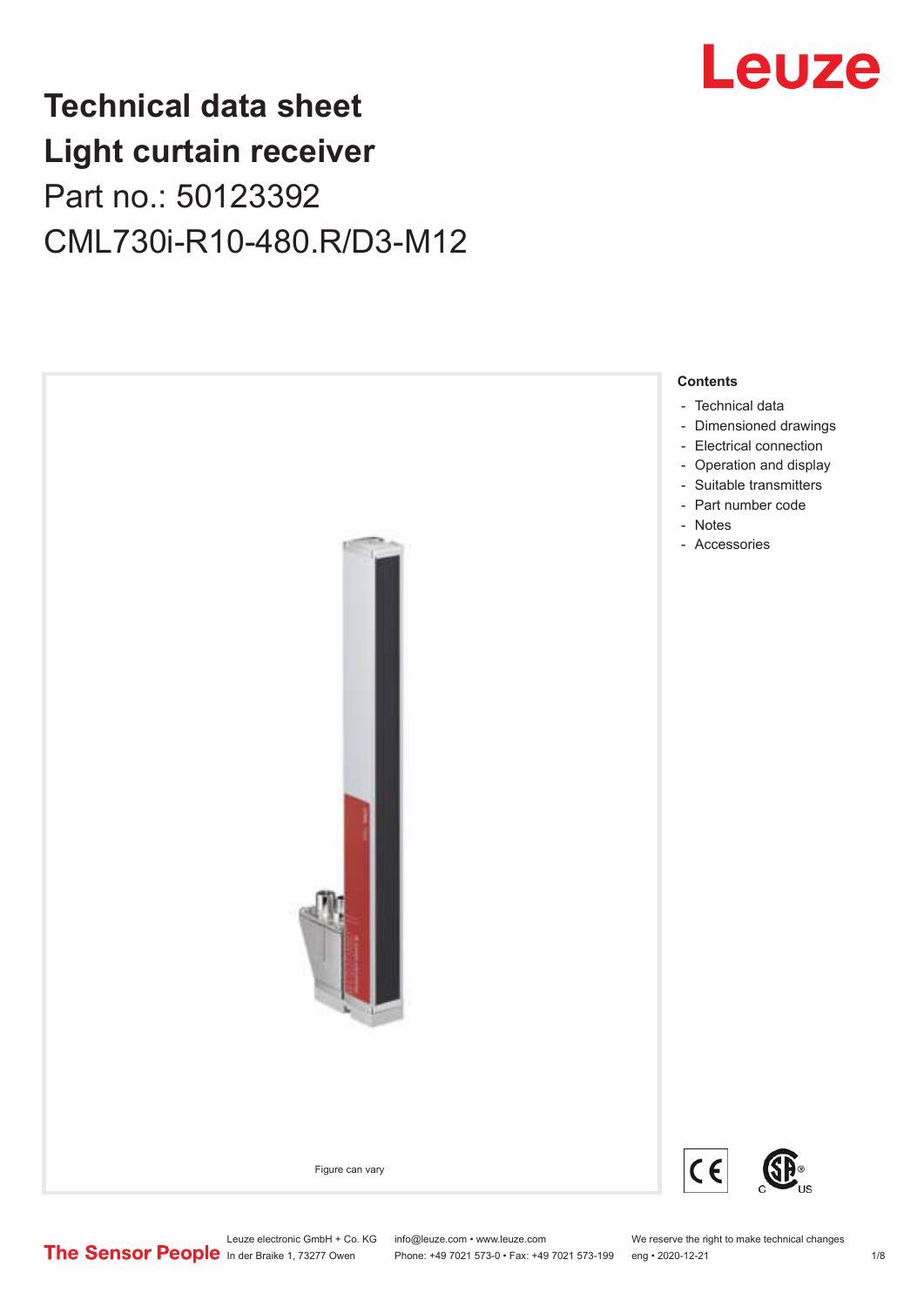### <span id="page-1-0"></span>**Technical data**

# Leuze

#### **Basic data**

| <b>Dasic data</b>                              |                                            |
|------------------------------------------------|--------------------------------------------|
| <b>Series</b>                                  | 730                                        |
| <b>Operating principle</b>                     | Throughbeam principle                      |
| Device type                                    | Receiver                                   |
| <b>Contains</b>                                | Accessories for the use of the BT-2R1      |
| <b>Application</b>                             | Detection of transparent objects           |
|                                                | Object measurement                         |
| <b>Special version</b>                         |                                            |
|                                                |                                            |
| <b>Special version</b>                         | Crossed-beam scanning                      |
|                                                | Diagonal-beam scanning                     |
|                                                | Parallel-beam scanning                     |
| <b>Optical data</b>                            |                                            |
| <b>Operating range</b>                         | Guaranteed operating range                 |
| <b>Operating range</b>                         | 0.39.5m                                    |
| Operating range, transparent media             | 0.33.5m                                    |
| <b>Operating range limit</b>                   | Typical operating range                    |
| <b>Operating range limit</b>                   | $0.212$ m                                  |
| <b>Measurement field length</b>                | 480 mm                                     |
| <b>Number of beams</b>                         | 48 Piece(s)                                |
| Beam spacing                                   | $10 \text{ mm}$                            |
| <b>Measurement data</b>                        |                                            |
| Minimum object diameter                        | 20 mm                                      |
| <b>Electrical data</b>                         |                                            |
| <b>Protective circuit</b>                      | Polarity reversal protection               |
|                                                | Short circuit protected                    |
|                                                | <b>Transient protection</b>                |
|                                                |                                            |
| Performance data                               |                                            |
| Supply voltage $U_{B}$                         | 18  30 V, DC                               |
| <b>Residual ripple</b>                         | 0  15 %, From $U_{\rm B}$                  |
| <b>Open-circuit current</b>                    | 0 165 mA, The specified values refer       |
|                                                | to the entire package consisting of trans- |
|                                                | mitter and receiver.                       |
| Inputs/outputs selectable                      |                                            |
| Number of inputs/outputs selectable 2 Piece(s) |                                            |
| Type                                           | Inputs/outputs selectable                  |
| Voltage type, outputs                          | DC                                         |
| Switching voltage, outputs                     | Typ. $U_B / 0 V$                           |
| Switching voltage, inputs                      | high: ≥6V                                  |
|                                                | $low: 4V$                                  |
| Input/output 1                                 |                                            |
|                                                |                                            |
| <b>Timing</b>                                  |                                            |
| <b>Cycle time</b>                              | 1 <sub>ms</sub>                            |
| Response time per beam                         | $10 \mu s$                                 |
| <b>Interface</b>                               |                                            |
| Type                                           | RS 485 Modbus                              |
| <b>RS 485</b>                                  |                                            |
| <b>Function</b>                                | Process                                    |
|                                                |                                            |
| <b>Service interface</b>                       |                                            |
| Type                                           | IO-Link                                    |
|                                                |                                            |

|                       | IO-Link                        |                              |  |
|-----------------------|--------------------------------|------------------------------|--|
|                       | <b>Function</b>                | Configuration via software   |  |
|                       |                                | Service                      |  |
|                       |                                |                              |  |
|                       | <b>Connection</b>              |                              |  |
|                       | <b>Number of connections</b>   | 2 Piece(s)                   |  |
|                       | <b>Plug outlet</b>             | Rear side                    |  |
|                       |                                |                              |  |
|                       | <b>Connection 1</b>            |                              |  |
|                       | <b>Function</b>                | Configuration interface      |  |
|                       |                                | Connection to transmitter    |  |
|                       |                                | Signal IN                    |  |
|                       |                                | Signal OUT                   |  |
|                       |                                | Voltage supply               |  |
|                       | <b>Type of connection</b>      | Connector                    |  |
|                       | <b>Thread size</b>             | M <sub>12</sub>              |  |
|                       | <b>Type</b>                    | Male                         |  |
|                       | <b>Material</b>                | Metal                        |  |
|                       | No. of pins                    | 8 -pin                       |  |
|                       | Encoding                       | A-coded                      |  |
|                       | <b>Connection 2</b>            |                              |  |
|                       | <b>Function</b>                | <b>BUS IN</b>                |  |
|                       |                                | <b>BUS OUT</b>               |  |
|                       | <b>Type of connection</b>      | Connector                    |  |
|                       | <b>Thread size</b>             | M <sub>12</sub>              |  |
|                       | Type                           | Female                       |  |
|                       | <b>Material</b>                | Metal                        |  |
|                       | No. of pins                    | 5-pin                        |  |
|                       | Encoding                       | B-coded                      |  |
|                       |                                |                              |  |
|                       | <b>Mechanical data</b>         |                              |  |
|                       | Design                         | Cubic                        |  |
| Dimension (W x H x L) |                                | 29 mm x 35.4 mm x 503 mm     |  |
|                       | <b>Housing material</b>        | Metal                        |  |
|                       | <b>Metal housing</b>           | Aluminum                     |  |
|                       | Lens cover material            | Plastic                      |  |
|                       | Net weight                     | 750 g                        |  |
|                       | <b>Housing color</b>           | Silver                       |  |
|                       | <b>Type of fastening</b>       | Groove mounting              |  |
|                       |                                | Via optional mounting device |  |
|                       |                                |                              |  |
|                       | <b>Operation and display</b>   |                              |  |
|                       | Type of display                | LED                          |  |
|                       |                                | OLED display                 |  |
|                       | <b>Number of LEDs</b>          | 2 Piece(s)                   |  |
|                       | Type of configuration          | Software                     |  |
|                       |                                | Teach-in                     |  |
|                       | <b>Operational controls</b>    | Membrane keyboard            |  |
|                       |                                |                              |  |
|                       | <b>Environmental data</b>      |                              |  |
|                       | Ambient temperature, operation | $-30$ 60 °C                  |  |
|                       | Ambient temperature, storage   | $-40$ 70 °C                  |  |
|                       |                                |                              |  |
|                       | <b>Certifications</b>          |                              |  |
|                       | Degree of protection           | IP 65                        |  |
|                       | <b>Protection class</b>        | III                          |  |
|                       |                                |                              |  |

| <b>Certifications</b>    | c CSA US      |
|--------------------------|---------------|
| <b>Standards applied</b> | IEC 60947-5-2 |
|                          |               |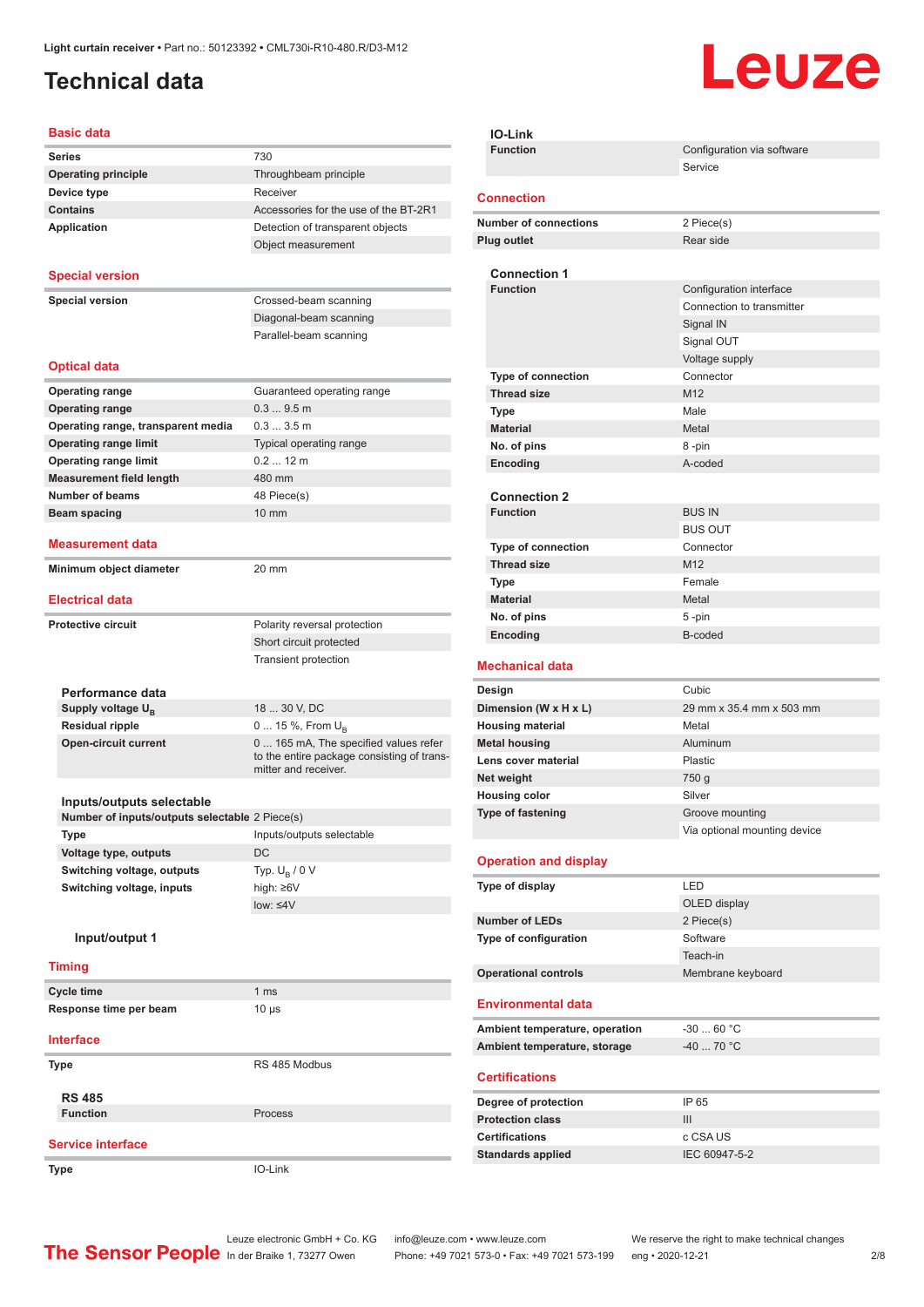### **Technical data**

| <b>Customs tariff number</b> | 90314990 |
|------------------------------|----------|
| eCl@ss 5.1.4                 | 27270910 |
| eCl@ss 8.0                   | 27270910 |
| eCl@ss 9.0                   | 27270910 |
| eCl@ss 10.0                  | 27270910 |
| eCl@ss 11.0                  | 27270910 |
| <b>ETIM 5.0</b>              | EC002549 |
| <b>ETIM 6.0</b>              | EC002549 |
| <b>ETIM 7.0</b>              | EC002549 |

## Leuze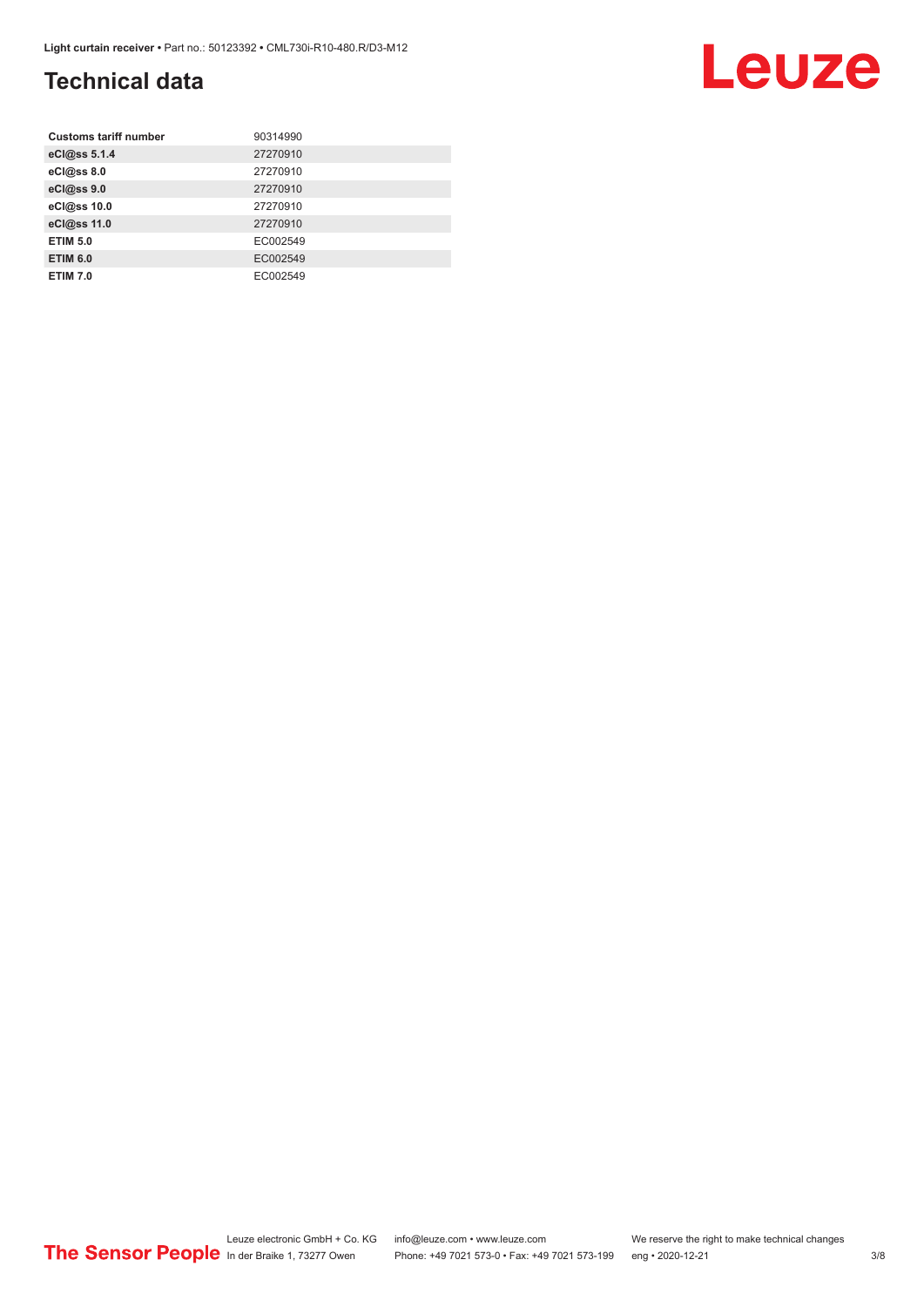#### <span id="page-3-0"></span>**Dimensioned drawings**

All dimensions in millimeters



B Measurement field length 480 mm

- T Transmitter
- F M6 thread G Fastening groove
- 
- 
- R Receiver
- Y 5 mm



## **Leuze**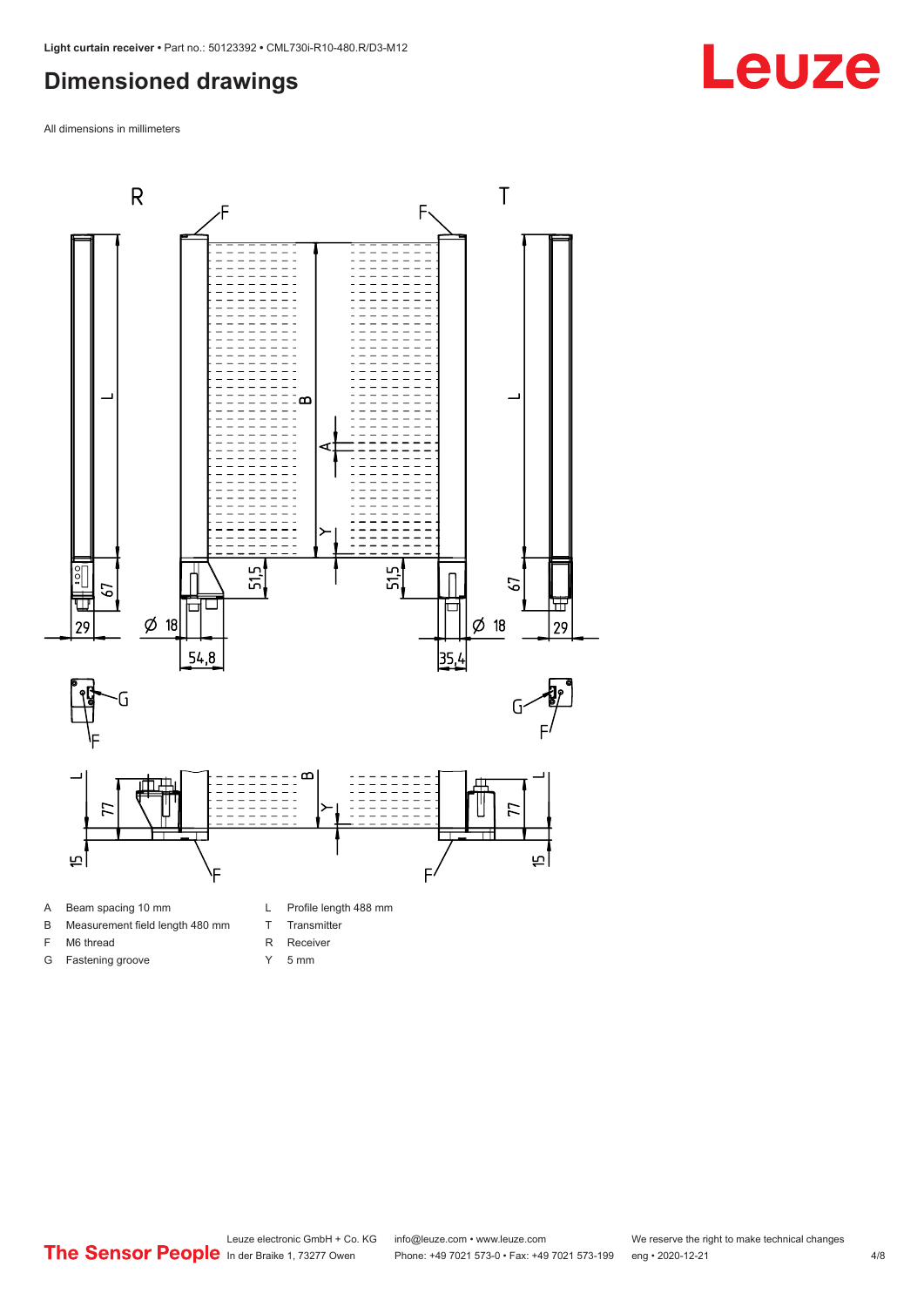#### <span id="page-4-0"></span>**Dimensioned drawings**





A PWR / SW IN / OUT B BUS IN / OUT

### **Electrical connection**

**Connection 1**

| <b>Function</b>    | Configuration interface   |
|--------------------|---------------------------|
|                    | Connection to transmitter |
|                    | Signal IN                 |
|                    | Signal OUT                |
|                    | Voltage supply            |
| Type of connection | Connector                 |
| <b>Thread size</b> | M12                       |
| <b>Type</b>        | Male                      |
| <b>Material</b>    | Metal                     |
| No. of pins        | 8-pin                     |
| Encoding           | A-coded                   |

#### **Pin Pin assignment**

| 1              | $V +$            |  |  |
|----------------|------------------|--|--|
| $\overline{2}$ | I/O <sub>1</sub> |  |  |
| 3              | <b>GND</b>       |  |  |
| $\overline{4}$ | IO-Link          |  |  |
| 5              | I/O <sub>2</sub> |  |  |
| 6              | RS 485 Tx+       |  |  |
| 7              | RS 485 Tx+       |  |  |
| 8              | <b>FE/SHIELD</b> |  |  |
|                |                  |  |  |



#### **Connection 2**

| <b>Function</b>           | <b>BUS IN</b>  |
|---------------------------|----------------|
|                           | <b>BUS OUT</b> |
| <b>Type of connection</b> | Connector      |
| <b>Thread size</b>        | M12            |
| <b>Type</b>               | Female         |
| <b>Material</b>           | Metal          |
| No. of pins               | $5 - pin$      |
| Encoding                  | B-coded        |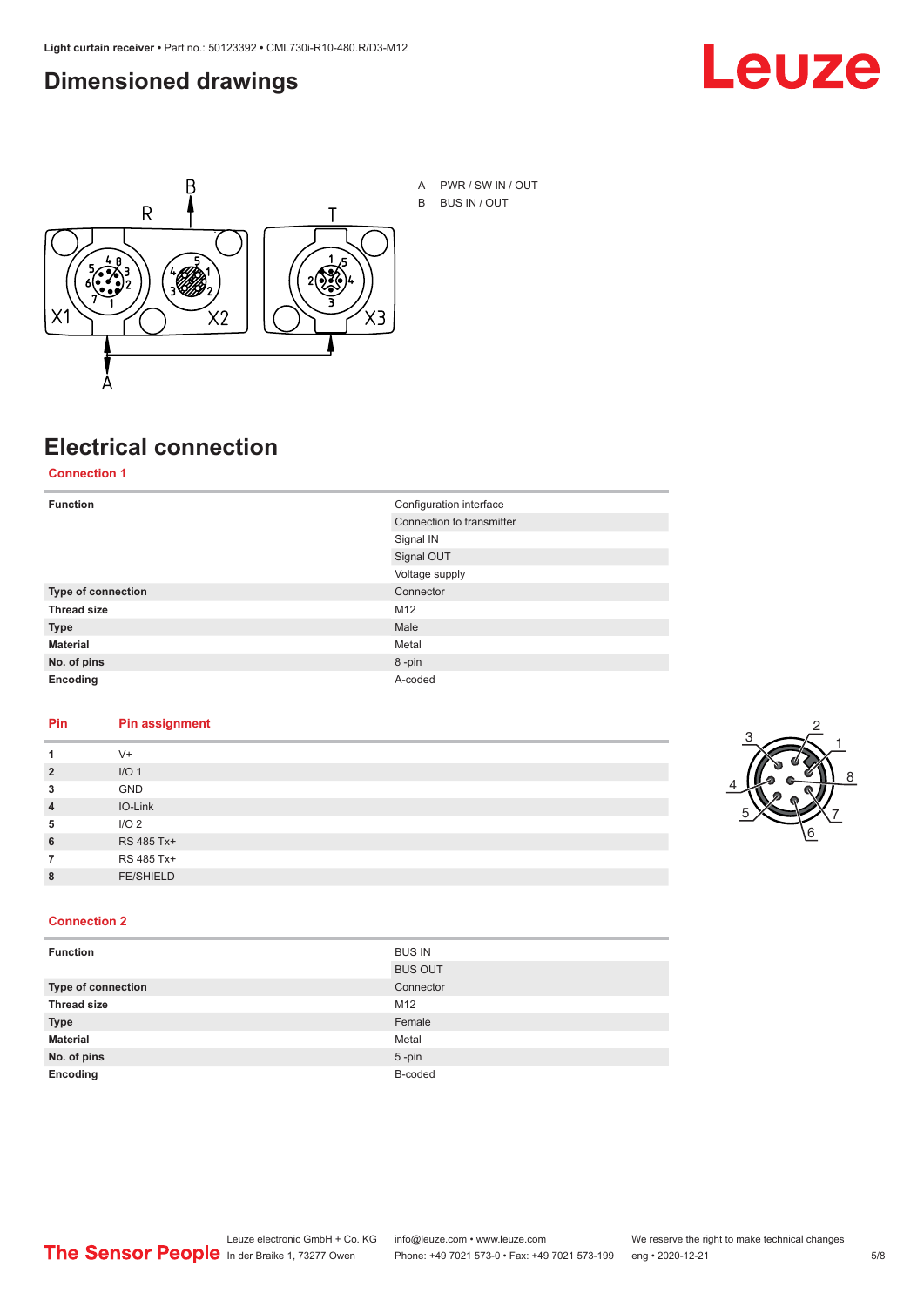### <span id="page-5-0"></span>**Electrical connection**

#### **Pin Pin assignment 1** V+ **2** Tx-**3** PB GND **4** Tx+ **5** FE/SHIELD 3 2 1 5 4

### **Operation and display**

| <b>LED</b>     | <b>Display</b>           | <b>Meaning</b>                         |
|----------------|--------------------------|----------------------------------------|
|                | Green, continuous light  | Operational readiness                  |
|                | Green, flashing          | Teach / error                          |
| $\overline{2}$ | Yellow, continuous light | Light path free, with function reserve |
|                | Yellow, flashing         | No function reserve                    |
|                | Off                      | Object detected                        |

#### **Suitable transmitters**

| Part no. | <b>Designation</b>        | <b>Article</b>               | <b>Description</b>                                                          |
|----------|---------------------------|------------------------------|-----------------------------------------------------------------------------|
| 50118951 | CML730i-T10-480.R-<br>M12 | Light curtain<br>transmitter | Operating range: 0.3  9.5 m<br>Connection: Connector, M12, Rear side, 5-pin |

#### **Part number code**

Part designation: **CML7XXi-YZZ-AAAA.BCCCDDD-EEEFFF**

| <b>CML</b>  | <b>Operating principle</b><br>Measuring light curtain                                                                                     |
|-------------|-------------------------------------------------------------------------------------------------------------------------------------------|
| 7XXi        | <b>Series</b><br>720i: 720i series<br>730i: 730i series                                                                                   |
| Y           | Device type<br>T: transmitter<br>R: receiver                                                                                              |
| <b>ZZ</b>   | <b>Beam spacing</b><br>05:5 mm<br>10:10 mm<br>20:20 mm<br>40:40 mm                                                                        |
| <b>AAAA</b> | Measurement field length [mm], dependent on beam spacing                                                                                  |
| в           | Equipment<br>A: connector outlet, axial<br>R: rear connector outlet                                                                       |
| <b>CCC</b>  | Interface<br>L: IO-Link<br>/CN: CANopen<br>/PB: PROFIBUS<br>/PN: PROFINET<br>/CV: Analog current and voltage output<br>/D3: RS 485 Modbus |

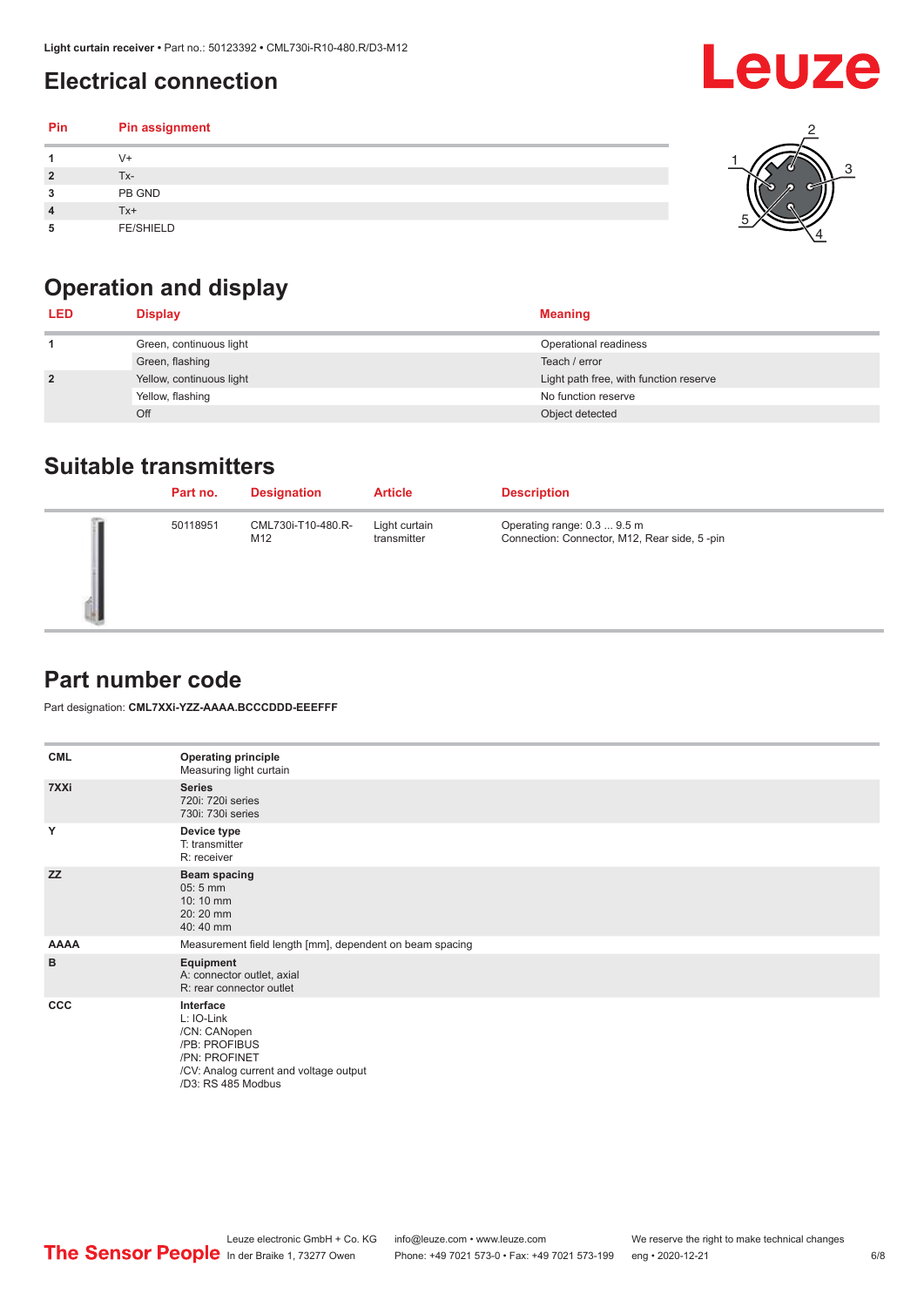#### <span id="page-6-0"></span>**Part number code**



| <b>DDD</b> |             | <b>Special equipment</b><br>-PS: Power Setting                                                  |
|------------|-------------|-------------------------------------------------------------------------------------------------|
| <b>EEE</b> |             | <b>Electrical connection</b><br>M12: M12 connector                                              |
| <b>FFF</b> |             | -EX: Explosion protection                                                                       |
|            | <b>Note</b> |                                                                                                 |
| $\bullet$  |             | $\&$ A list with all available device types can be found on the Leuze website at www.leuze.com. |

#### **Notes**

| <b>Observe intended use!</b>                                                                                                                                                                                                  |
|-------------------------------------------------------------------------------------------------------------------------------------------------------------------------------------------------------------------------------|
| $\%$ This product is not a safety sensor and is not intended as personnel protection.<br>$\%$ The product may only be put into operation by competent persons.<br>♦ Only use the product in accordance with its intended use. |



#### **For UL applications:**

ª For UL applications, use is only permitted in Class 2 circuits in accordance with the NEC (National Electric Code). ª These proximity switches shall be used with UL Listed Cable assemblies rated 30V, 0.5A min, in the field installation, or equivalent (categories: CYJV/ CYJV7 or PVVA/PVVA7)

#### **Accessories**

### Connection technology - Connection cables

|        | Part no. | <b>Designation</b>     | <b>Article</b>   | <b>Description</b>                                                                                                                                         |
|--------|----------|------------------------|------------------|------------------------------------------------------------------------------------------------------------------------------------------------------------|
| 2<br>W | 50132079 | KD U-M12-5A-V1-<br>050 | Connection cable | Connection 1: Connector, M12, Axial, Female, A-coded, 5-pin<br>Connection 2: Open end<br>Shielded: No<br>Cable length: 5,000 mm<br>Sheathing material: PVC |

#### Connection technology - Y distribution cables

|             |   | Part no. | <b>Designation</b>          | <b>Article</b>        | <b>Description</b>                                                                                                                                                                                                                                                                                  |
|-------------|---|----------|-----------------------------|-----------------------|-----------------------------------------------------------------------------------------------------------------------------------------------------------------------------------------------------------------------------------------------------------------------------------------------------|
| 圔<br>⋿<br>٣ | ø | 50118183 | K-Y1 M12A-5m-<br>M12A-S-PUR | Interconnection cable | Connection 1: Connector, M12, Axial, Female, A-coded, 5-pin<br>Connection 2: Connector, M12, Axial, Male, A-coded, 5-pin<br>Connection 3: Connector, M12, Axial, Female, A-coded, 8-pin<br>Shielded: Yes<br>Cable length fork 1: 5,000 mm<br>Cable length fork 2: 150 mm<br>Sheathing material: PUR |